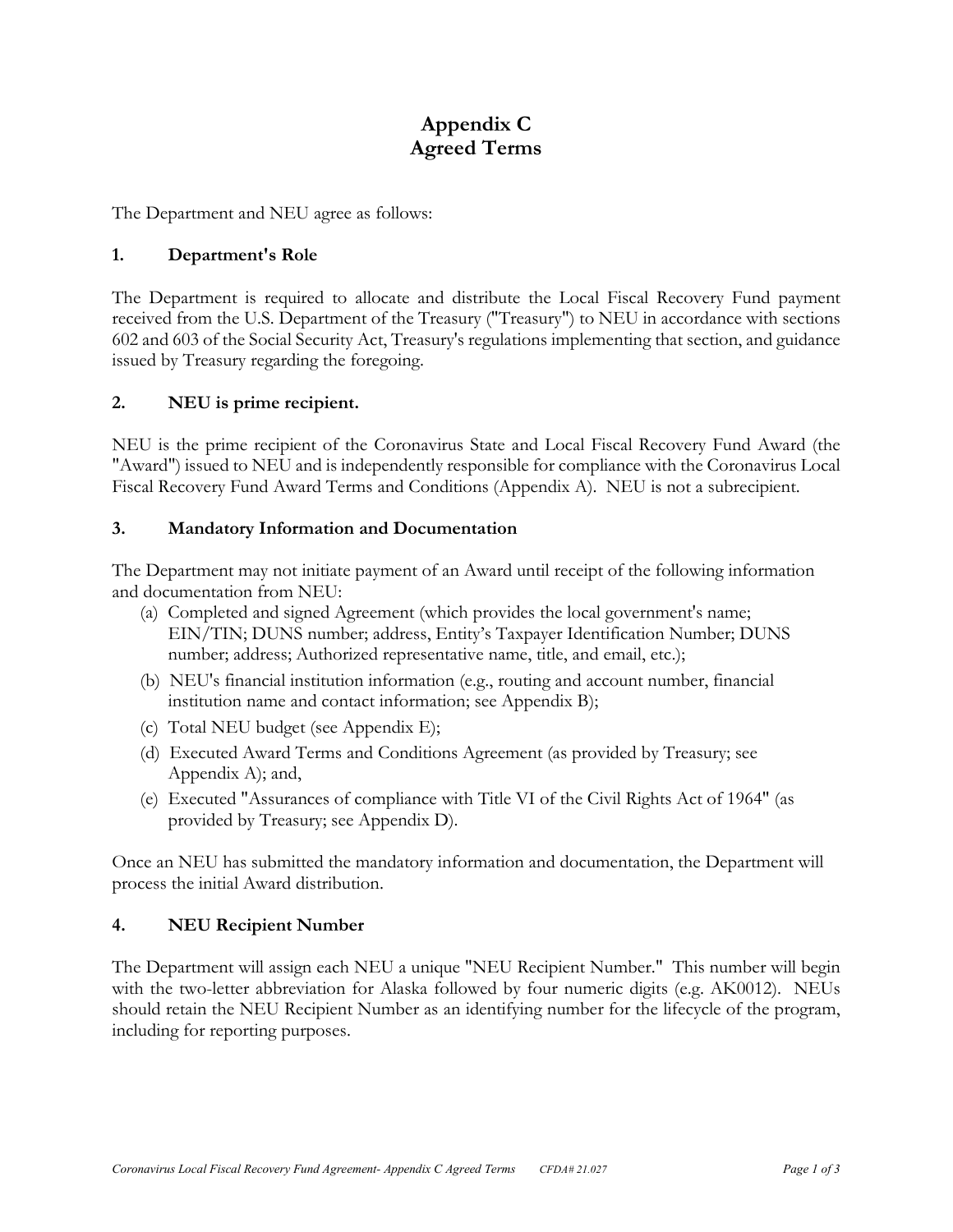# **5**. **Award Allocation; "75 percent cap"; Return of Funds**

The Department is required to allocate and distribute NEU's Award payment in accordance with a formula whereby the award issued is proportional to the population of the NEU in comparison to the total population of all NEUs in the State. However, the total Award distributed may not exceed the amount equal to 75 percent of NEU's "most recent budget" as of January 27, 2020. Treasury defines "most recent budget" to mean an NEU's total annual budget, including both operating and capital expenditure budgets, in effect as of January 27, 2020. The Department may refer to the "most recent budget" as the NEU's total annual budget or reference budget.

The Department will use the documentation provided in response to Appendix E to determine whether the "75 percent cap" applies to an NEU's Award. If an NEU's total allocation is found to be more than 75 percent of the NEU's reference budget, the Department must return the amount of the allocation in excess of the NEU's reference budget to Treasury.

The Department will adopt a uniform standard consistent with Treasury's guidance in order to implement these requirements and will provide technical assistance to NEUs as needed.

# **6. Payment Tranches; Distribution Deadlines and Extensions**

Treasury will make payments from the Local Fiscal Recovery Fund for distribution to NEUs in two tranches. The Department has 30 days to distribute these funds to NEUs, unless the Department receives an extension of the deadline from Treasury.

The Department will issue initial distributions from the First Tranche to each NEU upon receipt of all Mandatory Information and Documentation.

For any NEU that is unresponsive (i.e. the NEU has neither requested funding nor declined allocation), the Department may issue a subsequent distribution of the funds that had been allocated to such non-responsive NEUs among the NEUs that have requested funding.

Treasury will distribute the Second tranche no earlier than 12 months after the date on which the First Tranche payment is paid to the State of Alaska.

# **7. Compliance with Federal Regulations; Cooperation by NEU**

The Department is required to confirm that the NEU is not excluded or disqualified in compliance with 2 C.F.R. Part 180 and Treasury's implementing regulation at 31 C.F.R. Part 19, among other requirements. NEU agrees to cooperate with the Department's reasonable requests in order for the Department to carry out its role in facilitating Award distributions in accordance with federal guidelines.

# **8. Declined Awards**

If the Department receives notification from an NEU that it would like to decline its funding allocation and transfer funds to the State under Section  $603(c)(4)$  of the Act, Treasury will consider this action as a cancellation of the award on the part of the eligible NEU and a modification of the award to the State of Alaska. To decline an Award, the NEU must provide a signed notice to the